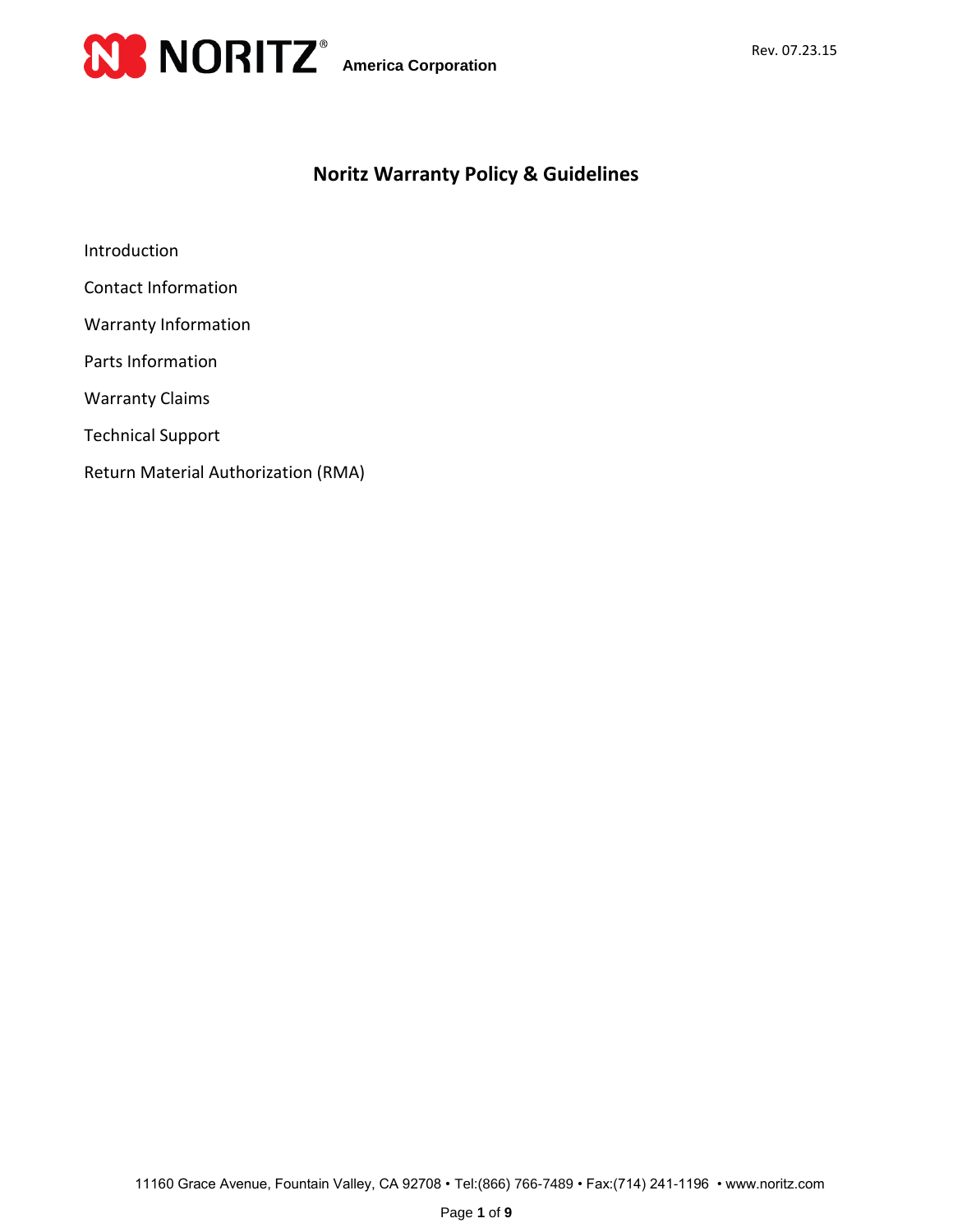

### **Introduction**

This document is provided to assist you with Noritz America's Warranty policies and procedures. Please review the information and keep it available for future reference. An understanding of Noritz America's policies and procedure will help reduce confusion and ultimately help ensure the customer is taken care of in a timely manner.

### **Contact Information**

| <b>Technical Support (Warranty)</b> | 1-866-766-7489, Option 1          |
|-------------------------------------|-----------------------------------|
| <b>Sales</b>                        | 1-866-766-7489, Option 2          |
| Parts Ordering (Non-Warranty)       | 1-866-766-7489, Option 3          |
| Support Website                     | http://support.noritz.com/        |
| Main Website                        | http://www.noritz.com/            |
| <b>Commercial Website</b>           | http://www.noritz.com/commercial/ |

Technical Support is available Monday – Friday 5am to 6pm Pacific Standard Time and Saturday 7am-3pm Pacific Standard Time, excluding holidays.

Sales/Parts Ordering is available Monday – Friday 5am to 5pm Pacific Standard Time.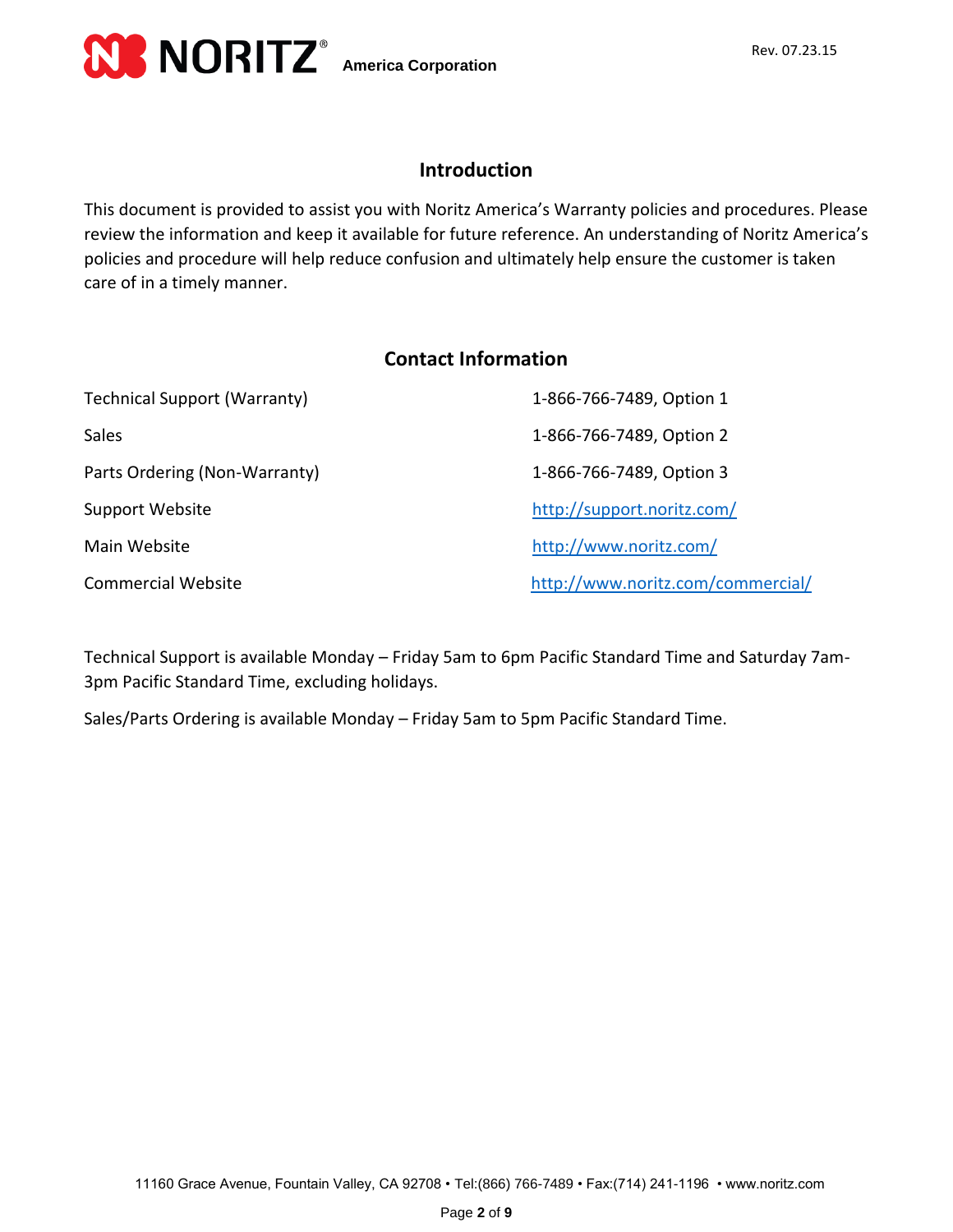

### **Warranty Information**

**Definitions:** NRA is an abbreviation for Noritz America

HEX is an abbreviation for Heat Exchanger

# **Please refer to the warranty documents that came with the product for detailed information of the warranty. This is a general guideline only.**

#### **1. Warranty Conditions with NRA and End User**

a. Warranty terms start on the date of installation and warranty registration card should be submitted to Noritz America or registration completed at www.noritz.com.

i. If no warranty registration is submitted to Noritz America, then warranty will be determined by:

1. Copy of the invoice (original owner and installation location) with the original installation date

2. Reading from the circuit board of Maintenance Monitor #3 (Plug In Time) to calculate original installation date.

3. The end of the month that the unit was manufactured (example: serial # 2006.05-012345, the warranty would start May 31st, 2006)

b. Units manufactured before 2007 and installed before 2008

#### **Models: N-042, N-063, N-084, N-132, N-063S, N-069M, N-084M, N-132M Series Models: N-0631S, N-0751M, N-0931M, N-1321M Series**

- i. Standard Residential Install (no recirculation or heating system)
	- 1. Heat Exchanger 10 years
	- 2. Parts 3 years
	- 3. Labor  $-1$  year (up to \$120)
- ii. Residential Install with recirculation or combo heating system
	- 1. Heat Exchanger 3 years
	- 2. Parts 3 years
	- 3. Labor 1 year (up to \$120)
- iii. Commercial Install with Commercial Unit
	- 1. Heat Exchanger 3 years
	- 2. Parts 3 years
	- 3. Labor  $-1$  year (up to \$120)
- iv. Commercial Install with ASME Commercial Unit
	- 1. Heat Exchanger 5 years
	- 2. Parts 5 years
	- 3. Labor  $-1$  year (up to \$120)
- v. Commercial Install with a Residential Unit
	- 1. Heat Exchanger 3 years
	- 2. Parts 3 years
	- 3. Labor  $-1$  year (up to \$120)
- vi. Heating Only (closed loop system)
	- 1. No warranty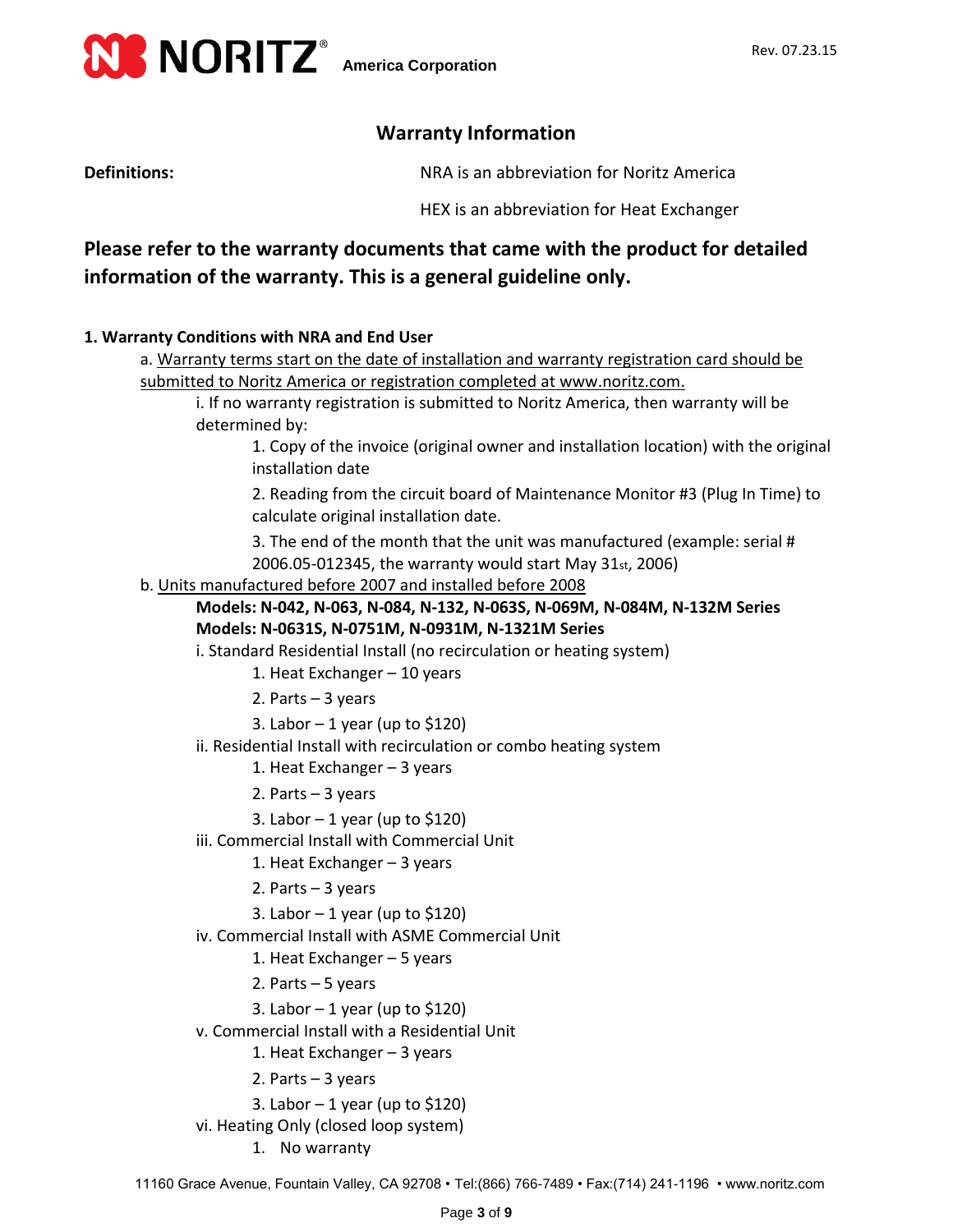

c. Units manufactured 2007 or later and installed between 2008 and August 31st 2010

### **Models: N-0531S, NR66, N-0631S, NR71, N-0751M, NR98, NC199, N-0842MC, NRC111, N-0841MC, NCC199, N-0931M, NR111, NC250, N-1321M, NC380 Series**

i. Standard Residential Install (no recirculation or heating system)

- 1. Heat Exchanger 12 years
- 2. Parts 5 years
- 3. Labor  $-1$  year (up to \$120)
- ii. Residential Install with recirculation or combo heating system
	- 1. Heat Exchanger 3 years
	- 2. Parts 5 years
	- 3. Labor  $-1$  year (up to \$120)
- iii. Commercial Install with Commercial Unit (including ASME)
	- 1. Heat Exchanger 5 years
	- 2. Parts 5 years
	- 3. Labor  $-1$  year (up to \$120)
- iv. Commercial Install with a Residential Unit
	- 1. Heat Exchanger 3 years
	- 2. Parts 5 years
	- 3. Labor 1 year (up to \$120)
- v. Heating Only (closed loop system)
	- 1. No warranty
- d. Units manufactured 2009 or later and installed September 1st 2010 or later

**Models : NR50, NR501, NR66, NRC661, NR662, NRC663, NR71, NRC711, NR83, NRC83, NR98, NRC98, NR981, NC199, NC1991, NRC111, NRC1111, NCC199, NCC1991, NR111, NC250, NC380 Series** 

i. Standard Residential Install (no recirculation or heating system)

- 1. Heat Exchanger 12 years
- 2. Parts 5 years
- 3. Labor  $-1$  year (up to \$120)

ii. Residential Install with recirculation **(must be controlled w/ minimum of an aquastat) (ECO Tough, Pro Tough and Commercial Models:, NR83, NRC83, NR98, NRC98, NR981, NC199, NC1991, NRC111, NRC1111, NR111, NC250, NC380)**

- 1. Heat Exchanger 12 years or 6500 hours of burn
- 2. Parts 5 years
- 3. Labor  $-1$  year (up to \$120)

iii. Residential Install with recirculation **(Value Solution Models: NR50, NR501, NR66, NR662, NR71 ECO Tough Models: NRC661, NRC663, NRC711)**

- 1. Heat Exchanger 3 years
- 2. Parts 5 years
- 3. Labor  $-1$  year (up to \$120)
- iv. Residential Install with combo heating system
	- 1. Heat Exchanger 3 years
	- 2. Parts 5 years
	- 3. Labor  $-1$  year (up to \$120)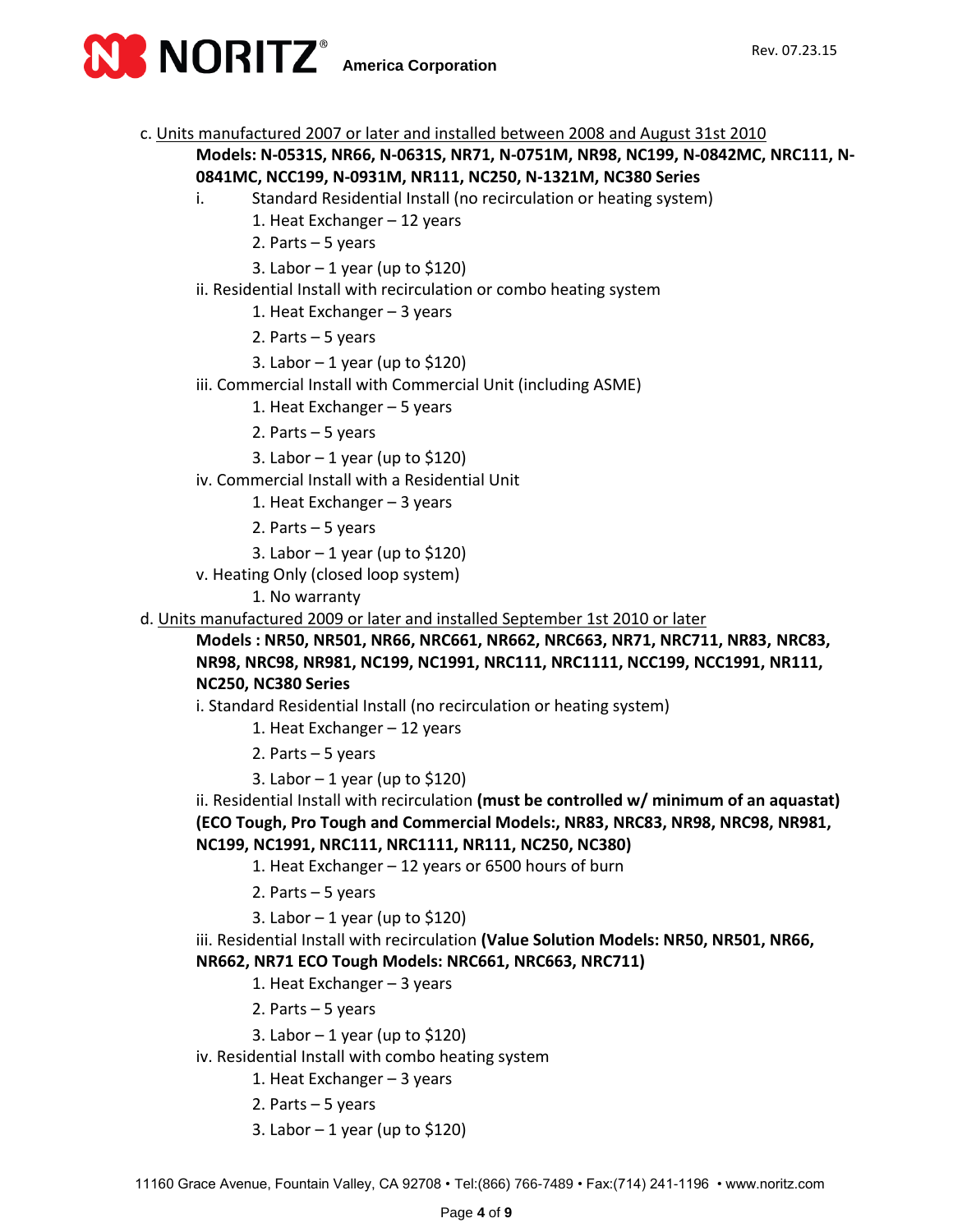

v. Commercial Install with Commercial Unit (including ASME)

1. Heat Exchanger – 5 years

- 2. Parts 5 years
- 3. Labor  $-1$  year (up to \$120)

vi. Commercial Install with a Residential Unit

1. Heat Exchanger – 3 years

2. Parts – 5 years

3. Labor  $-1$  year (up to \$120)

vii. Heating Only (closed loop system)

1. No warranty

e. NH Series Boilers

#### **Models: NH-1501, NH150, NH-2001, NH199**

i. Heat Exchanger

1. 0- up to 5 years 100% covered by warranty

2. 5- up to 7 years 75% covered by warranty

3. 7- up to 9 years 50% covered by warranty

- 4. 9- up to 10 years 25% covered by warranty
- ii. Parts 1 year
- iii. Labor 1 year (up to \$120)

f. NRCP (residential only)

#### **Models: NRCP982, NRCP1112**

- i. Heat Exchanger 12 years
- ii. Parts 5 years
- iii. Labor  $-1$  year (up to \$120)
- iv. Heating Only (closed loop system)

1. No warranty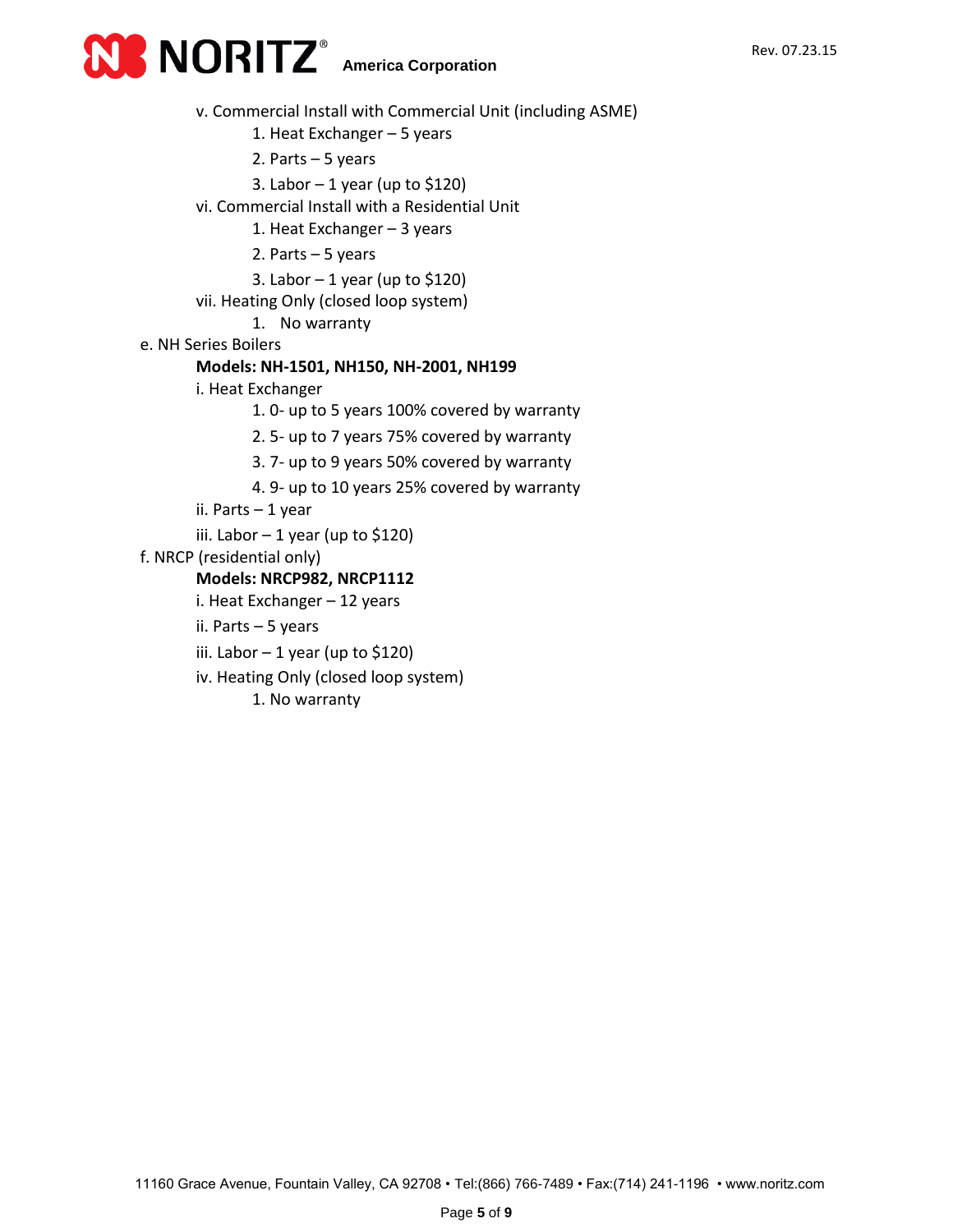

#### **General Information**

It is the servicer's responsibility to collect payment from the end user for non-warranty services. This includes payment for installation inspection or end user questions on operation, unless Noritz America pre-approved payment for the service call. For issues related to installation, the end user should be referred back to the original installer to correct any identified installation issues. Noritz America shall not pay for the correction of incorrect venting, inlet gas line or pressure issues, water line or pressure issues, etc. Noritz America's warranty is for the replacement parts identified to have a manufacturer's defect in workmanship or material.

#### **What is generally covered?**

Labor is typically covered for a period of 1 year from the date of installation (see specific units warranty terms) and covers the replacement of parts determined to have a manufacturer's defect. Noritz America will pay the pre-negotiated labor rate to the Authorized Service Rep or a reasonable labor rate if the servicer is not an Authorized Service Rep. Labor coverage is \$120 max, unless a different amount is pre-approved by contacting Technical Support before service is performed.

Parts that have failed due to a manufacturer's defect are covered for the period stated on the warranty document included with the unit, starting from the date of installation.

#### **What is not generally covered?**

Please see the warranty document included with the unit for full details. Generally speaking, the following are items not covered under the Noritz America Limited Warranty:

- Incorrect/Improper installations or damage as a result of an incorrect/improper installation.
- Education and/or explanation of the use of tankless water heaters.
- Abuse, Neglect, Misuse or Misapplication.
- Damage as a result of use with non-potable water, untreated or poorly treated well water, or water with high PH levels or hardness levels in excess of 12 grains per gallon (200 mg/L). Refer to the "Water Quality" section of the Owner's Guide for details.
- Installation in an environment that is corrosive or otherwise destructive to the product, whether internal or external.
- A unit that has been removed from its original location and reinstalled at a different location.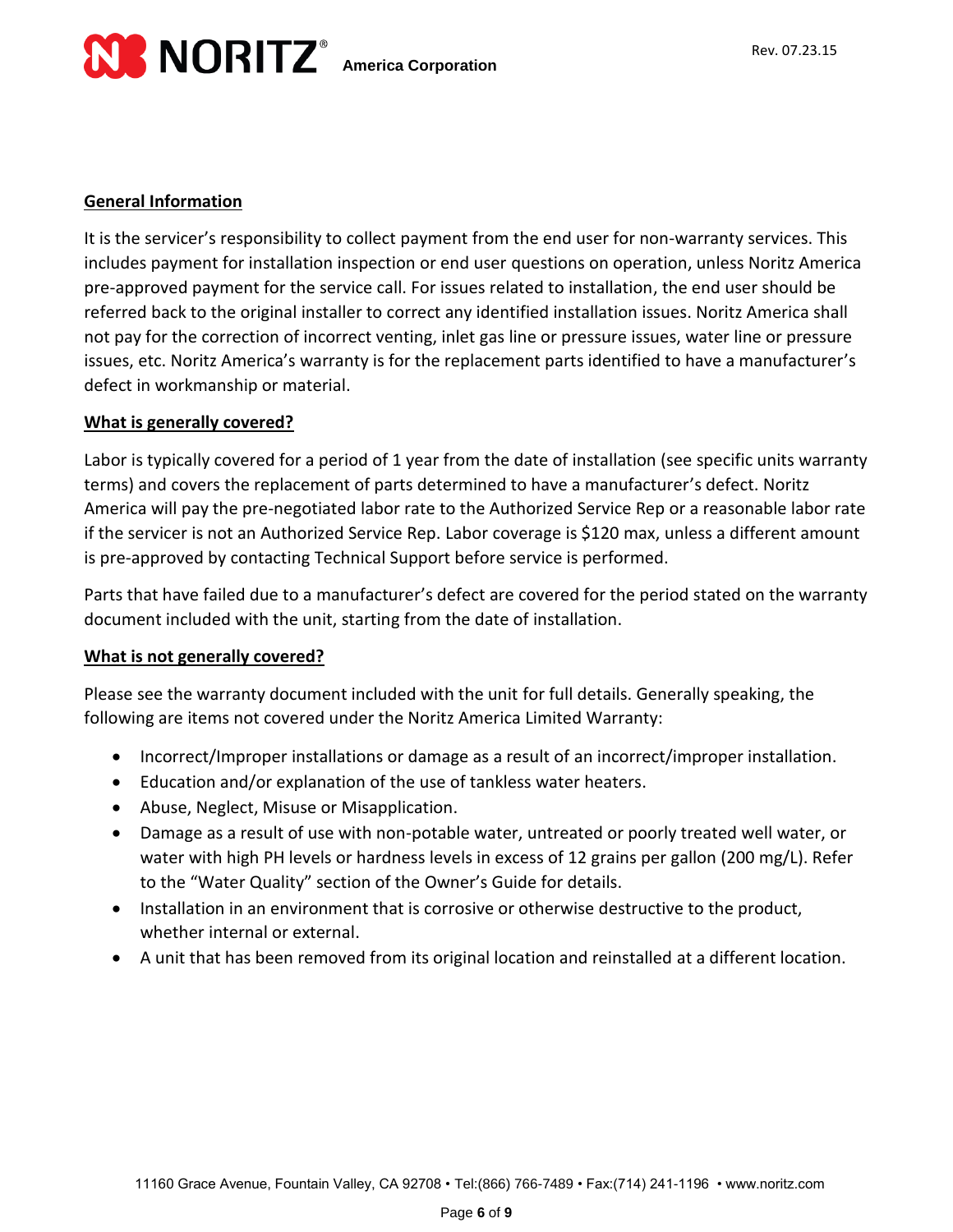

## **Parts Information**

#### **Return of Warranty Parts**

Under most circumstances, Noritz America does not require the return of warranty parts. On occasion Noritz America may request the return of parts for inspection or quality analysis. On such occasions Noritz America requests the return of parts, a return label will be provided.

### **Warranty Credit/Replacement on Parts**

In most cases warrantied parts will be shipped directly from Noritz America. In the event a servicer or distributor has the needed warranty part, Noritz America will ship a replacement part to the servicer or distributor that provided the part. In some situations a credit may be issued for the part. The Case Number must be provided to process a credit. In all cases, Noritz America should be contacted before releasing the part to ensure it is a valid warranty case, and to receive a Case Number. Noritz America cannot be responsible for parts provided without first contacting technical support to confirm it is a warranty case.

#### **Parts Ordering**

Non-Warranty parts may be ordered direct from Noritz America by calling 1-866-766-7489 option 3. Warranty parts are obtained by contacting Technical Support at 1-866-766-7489 option 1.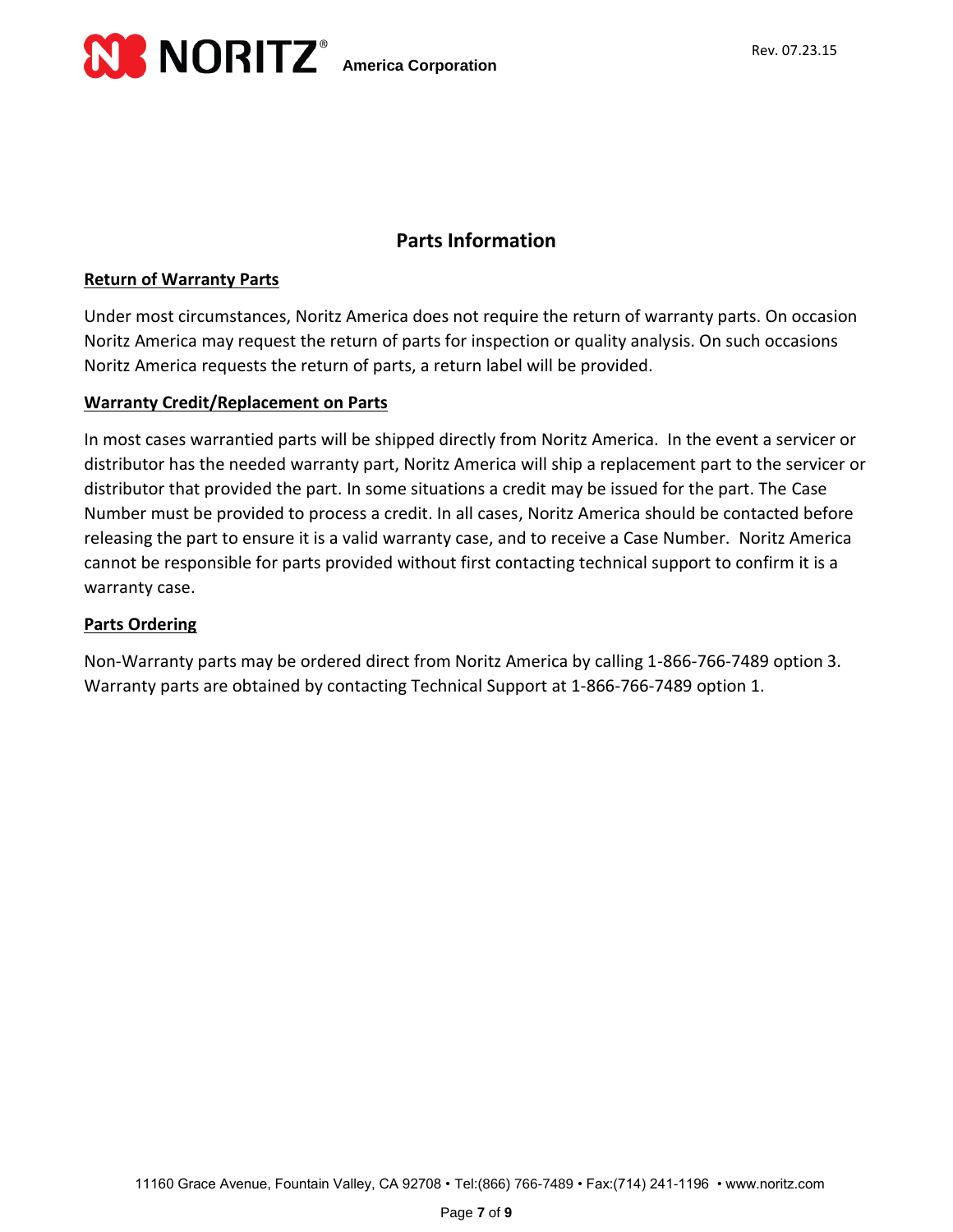



### **Warranty Claims**

#### **Initiating a Warranty Claim**

Please contact our Technical Support department to receive warranty parts. Please have the following information readily available and if possible be on site in case additional troubleshooting is needed:

- Full model number and Serial number of the Tankless Water Heater
- End user's name, full address and phone number
- Installation date
- Details about the installation (residential or commercial, venting info, recirculation info, water treatment info, installation location)
- Detailed description of the problem

Without the above information, warranty claims may be delayed until the required info is received.

#### **Labor Claims**

Any claim for labor needs to be pre-approved by Noritz America technical support.

#### **Credit for parts purchased**

In the event parts were purchased due to timing or lack of required information above, Noritz America may issue a credit for the parts purchased. Please contact Technical Support within 1 month of the parts purchase date and have the details above readily available. Credit for parts may be declined if the cause of failure is deemed other than a manufacturer's defect.